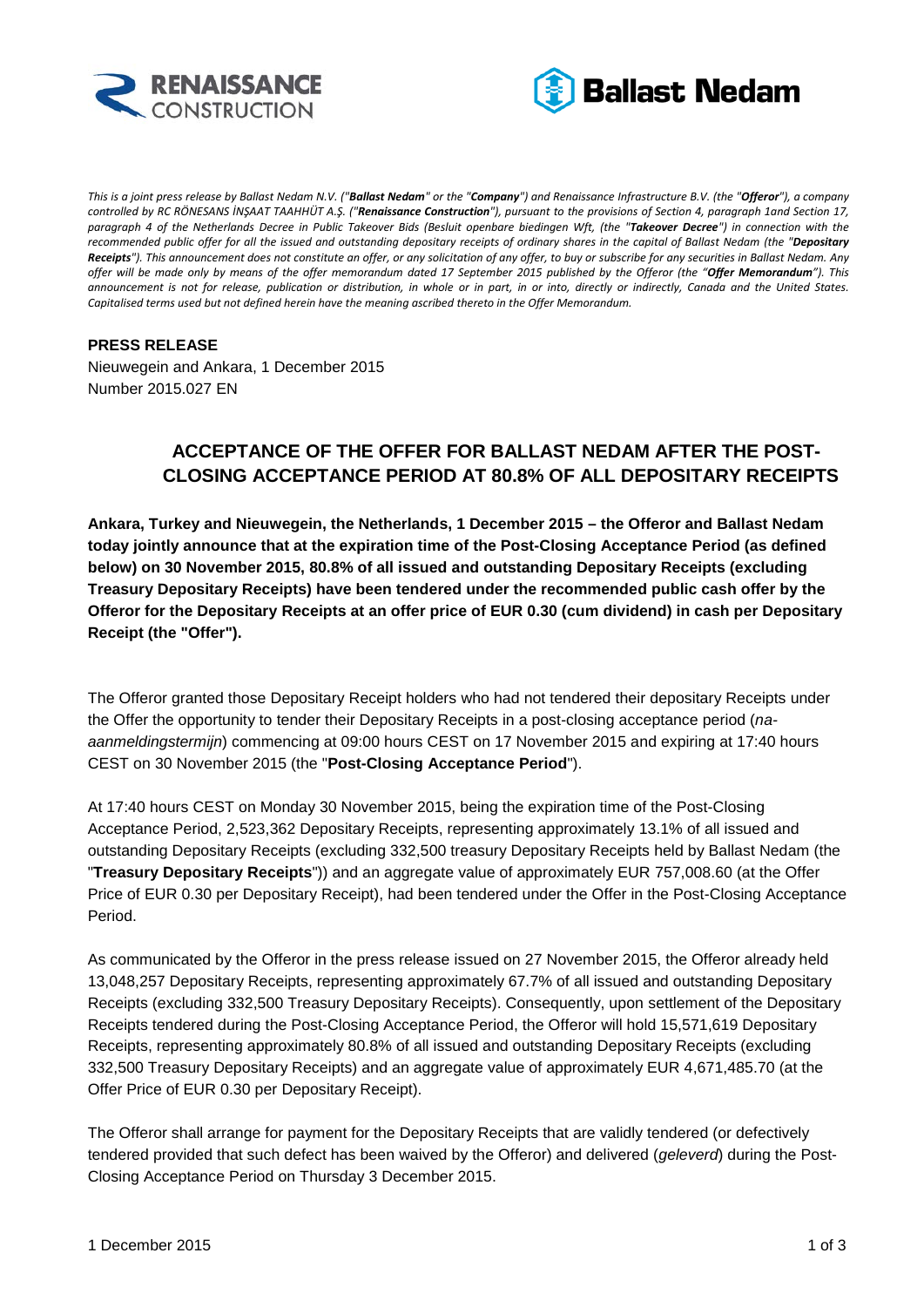



# **Additional information**

The Offeror is making the Offer on the terms and subject to the conditions and restrictions contained in the Offer Memorandum. In addition, Ballast Nedam has made available its position statement regarding the Offer, containing the information required by section 18, paragraph 2 and Annex G of the Decree in connection with the Offer (the "**Position Statement**"). Digital copies of the Offer Memorandum are available on the website of Ballast Nedam ([www.ballast-nedam.com\)](http://www.ballast-nedam.com/) and on the website of the Offeror [\(www.ronesans.com\)](http://www.ronesans.com/). Copies of the Offer Memorandum are also available free of charge at the offices of Ballast Nedam and the Settlement Agent at the addresses mentioned below. Digital copies of the Position Statement are available at the website of Ballast Nedam [\(www.ballast-nedam.com\)](http://www.ballast-nedam.com/).

#### **Contact details**

## **Ballast Nedam**

Ballast Nedam N.V. Ringwade 71 3439 LM Nieuwegein The Netherlands

## **The Offeror**

Renaissance Infrastructure B.V. Claudius Prinsenlaan 144 4818 CP Breda The Netherlands

#### **The Settlement Agent**

ABN AMRO Bank N.V. Corporate Broking (HQ7050) Gustav Mahlerlaan 10 P.O. Box 283 1000 EA Amsterdam The Netherlands

#### **Ballast Nedam**

Adrie van Kessel a.van.kessel@ballast-nedam.nl +31 (0)30 285 41 61 / +31 (0)6 22 45 71 85

#### **Renaissance Construction**

Mr. Ozgur Canbas bnquestions@ronesans.com or bnbilgi@ronesans.com + 90 216 430 6464